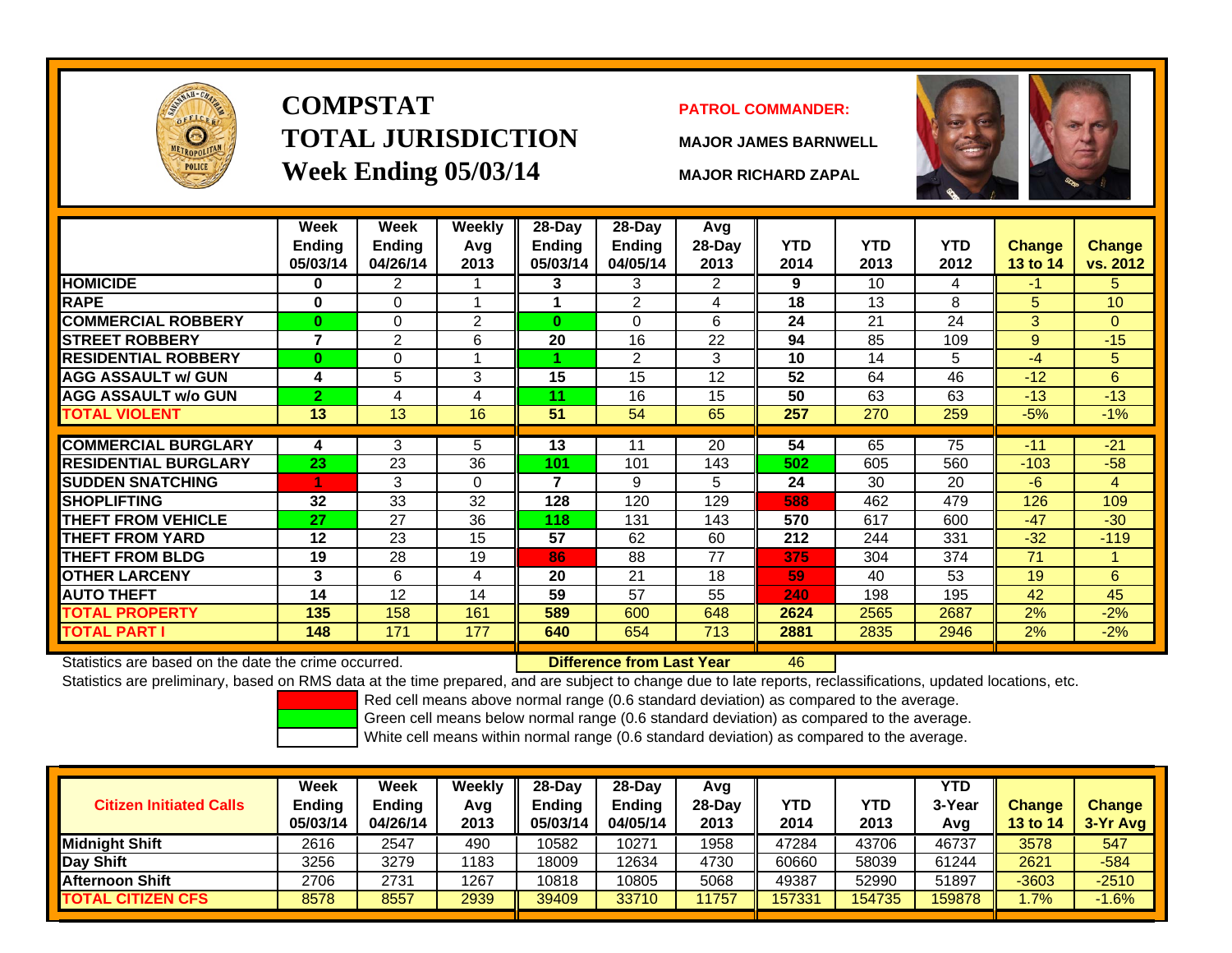

## **COMPSTATWEST CHATHAM PRECINCTWeek Ending 05/03/14**

**PRECINCT COMMANDER:**



**CAPT. CHARLES HALL**

|                             | Week<br><b>Ending</b><br>05/03/14 | Week<br><b>Ending</b><br>04/26/14 | Weekly<br>Avg<br>2013 | $28 - Day$<br><b>Ending</b><br>05/03/14 | $28$ -Day<br><b>Ending</b><br>04/05/14 | Avg<br>$28-Day$<br>2013 | <b>YTD</b><br>2014 | YTD<br>2013              | <b>YTD</b><br>2012 | <b>Change</b><br>13 to 14 | <b>Change</b><br>vs. 2012 |
|-----------------------------|-----------------------------------|-----------------------------------|-----------------------|-----------------------------------------|----------------------------------------|-------------------------|--------------------|--------------------------|--------------------|---------------------------|---------------------------|
| <b>HOMICIDE</b>             | 0                                 | 0                                 | 0                     | $\bf{0}$                                | 0                                      | 0                       | 0                  |                          | 0                  | -1                        | $\Omega$                  |
| <b>RAPE</b>                 | $\bf{0}$                          | $\Omega$                          | 0                     | 0                                       | 0                                      |                         | 5                  | $\overline{2}$           | 3                  | $\mathbf{3}$              | $\overline{2}$            |
| <b>COMMERCIAL ROBBERY</b>   | $\mathbf 0$                       | 0                                 | 0                     | $\bf{0}$                                | 0                                      | 4                       | 4                  | 4                        | 4                  | $\overline{0}$            | $\Omega$                  |
| <b>STREET ROBBERY</b>       | $\bf{0}$                          | $\Omega$                          | 0                     | $\mathbf{2}$                            | 2                                      | 2                       | 9                  | 13                       | 15                 | -4                        | $-6$                      |
| <b>RESIDENTIAL ROBBERY</b>  | 0                                 | 0                                 | 0                     | 1                                       |                                        | и                       | 3                  | 3                        | 0                  | $\mathbf 0$               | 3 <sup>1</sup>            |
| <b>AGG ASSAULT w/ GUN</b>   | $\bf{0}$                          | $\overline{ }$                    | 0                     | 1                                       |                                        | 1                       | 4                  | 8                        | 6                  | -4                        | $-2$                      |
| <b>AGG ASSAULT w/o GUN</b>  | $\bf{0}$                          | 0                                 |                       | $\mathbf{2}$                            | 4                                      | 3                       | 6                  | $\overline{\phantom{a}}$ | 11                 | $-1$                      | $-5$                      |
| TOTAL VIOLENT               | $\bf{0}$                          |                                   | $\overline{2}$        | 6                                       | 8                                      | 8                       | 31                 | 38                       | 39                 | $-18%$                    | $-21%$                    |
|                             |                                   |                                   |                       |                                         |                                        |                         |                    |                          |                    |                           |                           |
| <b>COMMERCIAL BURGLARY</b>  | 0                                 |                                   |                       | 3                                       | 3                                      | 2                       | 9                  | 12                       | 6                  | -3                        | 3                         |
| <b>RESIDENTIAL BURGLARY</b> | 5                                 | $\overline{2}$                    | 6                     | 21                                      | 21                                     | 25                      | 89                 | 110                      | 72                 | $-21$                     | 17                        |
| <b>SUDDEN SNATCHING</b>     | $\bf{0}$                          | $\Omega$                          | 0                     | $\overline{2}$                          | 2                                      | $\Omega$                | $\mathbf{2}$       | $\Omega$                 |                    | 2                         | 4                         |
| <b>SHOPLIFTING</b>          | 6                                 | 6                                 | 3                     | 19                                      | 15                                     | 12                      | 73                 | 55                       | 49                 | 18                        | 24                        |
| <b>THEFT FROM VEHICLE</b>   | 3                                 | 4                                 | 5                     | 19                                      | 19                                     | 21                      | 107                | 87                       | 81                 | 20                        | 26                        |
| <b>THEFT FROM YARD</b>      |                                   | 4                                 | 2                     | 8                                       | 13                                     | 8                       | 47                 | 33                       | 65                 | 14                        | $-18$                     |
| <b>THEFT FROM BLDG</b>      | 3                                 | $\overline{7}$                    | 3                     | 17                                      | 18                                     | 11                      | 71                 | 46                       | 66                 | 25                        | 5                         |
| <b>OTHER LARCENY</b>        | 4                                 | $\mathfrak{p}$                    |                       | 5                                       | 4                                      | 2                       | $12 \,$            | 6                        | 9                  | 6                         | 3 <sup>1</sup>            |
| <b>AUTO THEFT</b>           | 4                                 | 0                                 | $\overline{2}$        | 11                                      | 8                                      | 9                       | 49                 | 29                       | 27                 | 20                        | 22                        |
| <b>TOTAL PROPERTY</b>       | 23                                | 26                                | 23                    | 105                                     | 103                                    | 91                      | 459                | 378                      | 376                | 21%                       | 22%                       |
| TOTAL PART I                | 23                                | 27                                | 25                    | 111                                     | 111                                    | 99                      | 490                | 416                      | 415                | 18%                       | 18%                       |

Statistics are based on the date the crime occurred. **Difference from Last Year** 

74

Statistics are preliminary, based on RMS data at the time prepared, and are subject to change due to late reports, reclassifications, updated locations, etc.

Red cell means above normal range (0.6 standard deviation) as compared to the average.

Green cell means below normal range (0.6 standard deviation) as compared to the average.

| <b>Citizen Initiated Calls</b> | Week<br><b>Ending</b><br>05/03/14 | Week<br><b>Ending</b><br>04/26/14 | Weekly<br>Avg<br>2013 | $28-Day$<br>Ending<br>05/03/14 | 28-Dav<br><b>Ending</b><br>04/05/14 | Avg<br>28-Day<br>2013 | YTD<br>2014 | YTD<br>2013 | YTD<br>3-Year<br>Avg | <b>Change</b><br><b>13 to 14</b> | <b>Change</b><br>3-Yr Avg |
|--------------------------------|-----------------------------------|-----------------------------------|-----------------------|--------------------------------|-------------------------------------|-----------------------|-------------|-------------|----------------------|----------------------------------|---------------------------|
| <b>Midnight Shift</b>          | 684                               | 714                               | 97                    | 2852                           | 2913                                | 389                   | 13535       | 11497       | 12467                | 2038                             | 1068                      |
| Day Shift                      | 693                               | 713                               | 242                   | 8072                           | 2999                                | 967                   | 14645       | 14697       | 15451                | $-52$                            | $-806$                    |
| <b>Afternoon Shift</b>         | 631                               | 578                               | 259                   | 2335                           | 2298                                | 1036                  | 1738        | 2897        | 12620                | $-1159$                          | $-882$                    |
| <b>TOTAL CITIZEN CFS</b>       | 2008                              | 2008                              | 598                   | 13259                          | 8210                                | 2392                  | 39918       | 39091       | 40538                | 2.1%                             | $-1.5%$                   |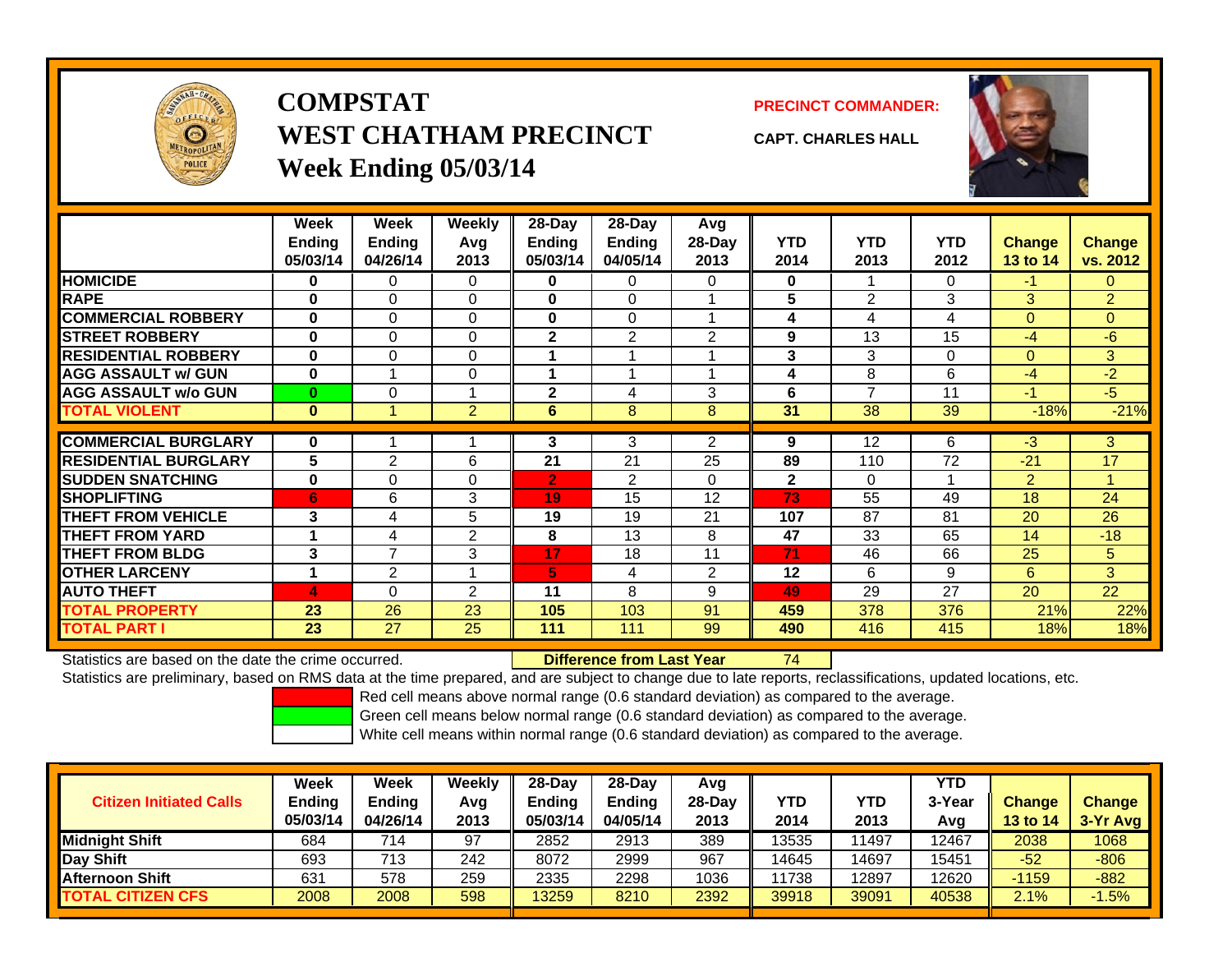

## **COMPSTATDOWNTOWN PRECINCTWeek Ending 05/03/14**

**PRECINCT COMMANDER:**

**CAPT. BEN HERRON**



|                             | Week<br><b>Ending</b><br>05/03/14 | Week<br><b>Ending</b><br>04/26/14 | Weekly<br>Avg<br>2013 | 28-Day<br><b>Ending</b><br>05/03/14 | $28-Day$<br><b>Ending</b><br>04/05/14 | Avg<br>28-Day<br>2013 | <b>YTD</b><br>2014 | <b>YTD</b><br>2013 | <b>YTD</b><br>2012 | <b>Change</b><br>13 to 14 | Change<br>vs. 2012 |
|-----------------------------|-----------------------------------|-----------------------------------|-----------------------|-------------------------------------|---------------------------------------|-----------------------|--------------------|--------------------|--------------------|---------------------------|--------------------|
| <b>HOMICIDE</b>             | 0                                 | 0                                 | 0                     | 0                                   | 0                                     |                       | 0                  | 2                  | 0                  | $-2$                      | 0                  |
| <b>RAPE</b>                 | $\bf{0}$                          | $\Omega$                          | $\Omega$              | $\bf{0}$                            | 0                                     |                       | 4                  | 4                  | $\overline{2}$     | $\Omega$                  | $\overline{2}$     |
| <b>COMMERCIAL ROBBERY</b>   | $\bf{0}$                          | 0                                 | 0                     | 0                                   | 0                                     |                       | 3                  | 2                  | 3                  | и                         | $\Omega$           |
| <b>STREET ROBBERY</b>       | $\mathbf{2}$                      | 0                                 | $\overline{2}$        | 4                                   | 4                                     | 8                     | 20                 | 27                 | 38                 | $-7$                      | $-18$              |
| <b>RESIDENTIAL ROBBERY</b>  | $\bf{0}$                          | 0                                 | $\Omega$              | 0                                   | 0                                     |                       |                    | 3                  | $\overline{2}$     | -2                        | $-1$               |
| <b>AGG ASSAULT w/ GUN</b>   | $\bf{0}$                          | 0                                 |                       |                                     | 3                                     | 3                     | 12                 | 15                 | 9                  | -3                        | 3                  |
| <b>AGG ASSAULT w/o GUN</b>  |                                   | 0                                 |                       | $\overline{2}$                      | 2                                     | 4                     | 16                 | 12                 | 15                 | 4                         |                    |
| <b>TOTAL VIOLENT</b>        | 3                                 | $\Omega$                          | 4                     | $\overline{\mathbf{r}}$             | 9                                     | 18                    | 56                 | 65                 | 69                 | $-14%$                    | $-19%$             |
|                             |                                   |                                   |                       |                                     |                                       |                       |                    |                    |                    |                           |                    |
| <b>COMMERCIAL BURGLARY</b>  | $\bf{0}$                          | 0                                 |                       | 2                                   | $\overline{2}$                        | 3                     | 8                  | 5                  | 13                 | 3 <sup>°</sup>            | $-5$               |
| <b>RESIDENTIAL BURGLARY</b> | 3                                 |                                   | 3                     | 8                                   | 6                                     | 13                    | 41                 | 53                 | 57                 | $-12$                     | $-16$              |
| <b>SUDDEN SNATCHING</b>     | $\bf{0}$                          | 0                                 | $\Omega$              |                                     | 3                                     | 2                     | 8                  | 15                 | 10                 | $-7$                      | $-2$               |
| <b>SHOPLIFTING</b>          | $\overline{7}$                    | 3                                 | 4                     | 14                                  | 12                                    | 17                    | 87                 | 52                 | 52                 | 35                        | 35                 |
| <b>THEFT FROM VEHICLE</b>   | 8                                 | 6                                 | ⇁                     | 39                                  | 44                                    | 29                    | 137                | 119                | 144                | 18                        | $-7$               |
| <b>THEFT FROM YARD</b>      | 8                                 | 10                                | 4                     | 25                                  | 19                                    | 18                    | 60                 | 74                 | 64                 | $-14$                     | $-4$               |
| <b>THEFT FROM BLDG</b>      | 7                                 | 9                                 | 4                     | 25                                  | 21                                    | 15                    | 94                 | 55                 | 88                 | 39                        | 6                  |
| <b>OTHER LARCENY</b>        | 4                                 | $\overline{2}$                    | $\overline{A}$        | 5                                   | 4                                     | 4                     | 10                 | 8                  | 14                 | 2                         | $-4$               |
| <b>AUTO THEFT</b>           | $\mathbf{2}$                      | 0                                 | $\overline{2}$        | 8                                   | 9                                     | 9                     | 35                 | 37                 | 35                 | $-2$                      | $\overline{0}$     |
| <b>TOTAL PROPERTY</b>       | 36                                | 31                                | 27                    | 127                                 | 120                                   | 110                   | 480                | 418                | 477                | 15%                       | 1%                 |
| <b>TOTAL PART I</b>         | 39                                | 31                                | 31                    | 134                                 | 129                                   | 128                   | 536                | 483                | 546                | 11%                       | $-2%$              |

Statistics are based on the date the crime occurred. **Difference from Last Year** 

53

Statistics are preliminary, based on RMS data at the time prepared, and are subject to change due to late reports, reclassifications, updated locations, etc.

Red cell means above normal range (0.6 standard deviation) as compared to the average.

Green cell means below normal range (0.6 standard deviation) as compared to the average.

| <b>Citizen Initiated Calls</b> | Week<br><b>Ending</b><br>05/03/14 | Week<br><b>Ending</b><br>04/26/14 | Weekly<br>Avg<br>2013 | $28-Dav$<br>Ending<br>05/03/14 | 28-Dav<br><b>Ending</b><br>04/05/14 | Avg<br>28-Dav<br>2013 | YTD<br>2014 | YTD<br>2013 | YTD<br>3-Year<br>Avg | <b>Change</b><br>13 to 14 | <b>Change</b><br>3-Yr Avg |
|--------------------------------|-----------------------------------|-----------------------------------|-----------------------|--------------------------------|-------------------------------------|-----------------------|-------------|-------------|----------------------|---------------------------|---------------------------|
| <b>Midnight Shift</b>          | 514                               | 532                               | 107                   | 2180                           | 2127                                | 428                   | 8422        | 4540        | 6484                 | 3882                      | 1938                      |
| Day Shift                      | 504                               | 608                               | 208                   | 2163                           | 2229                                | 832                   | 10402       | 7191        | 8715                 | 3211                      | 1687                      |
| <b>Afternoon Shift</b>         | 472                               | 563                               | 226                   | 2193                           | 2298                                | 905                   | 10069       | 7669        | 8714                 | 2400                      | 1355                      |
| <b>TOTAL CITIZEN CFS</b>       | 1490                              | 1703                              | 541                   | 6536                           | 6654                                | 2165                  | 28893       | 19400       | 23913                | 48.9%                     | 20.8%                     |

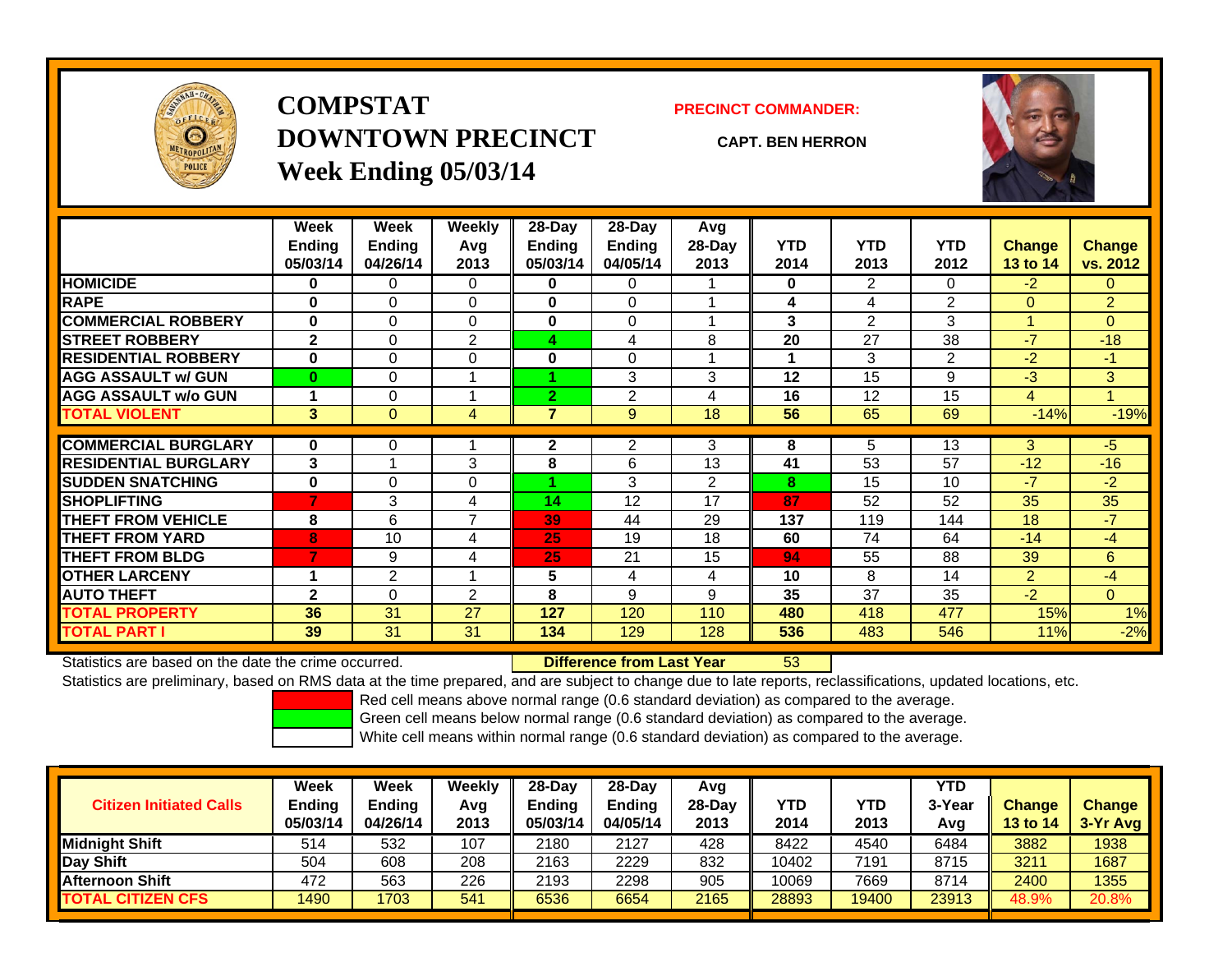

## **COMPSTATCENTRAL PRECINCT CAPT. DEVONN ADAMSWeek Ending 05/03/14**

**PRECINCT COMMANDER:**



|                             | Week           | Week           | Weekly         | 28-Day         | $28-Day$       | Avg      |              |            |                |               |                |
|-----------------------------|----------------|----------------|----------------|----------------|----------------|----------|--------------|------------|----------------|---------------|----------------|
|                             | Ending         | <b>Ending</b>  | Avg            | <b>Ending</b>  | <b>Ending</b>  | 28-Day   | <b>YTD</b>   | <b>YTD</b> | <b>YTD</b>     | <b>Change</b> | <b>Change</b>  |
|                             | 05/03/14       | 04/26/14       | 2013           | 05/03/14       | 04/05/14       | 2013     | 2014         | 2013       | 2012           | 13 to 14      | vs. 2012       |
| <b>HOMICIDE</b>             | 0              | $\overline{2}$ | $\Omega$       | 3.             | 3              |          | 7            | 3          | 3              | 4             | 4              |
| <b>RAPE</b>                 | $\bf{0}$       | 0              | $\mathbf 0$    |                | $\overline{2}$ | $\Omega$ | 6            | 2          | 0              | 4             | 6              |
| <b>COMMERCIAL ROBBERY</b>   | $\bf{0}$       | 0              | $\Omega$       | 0              | 0              |          | 7            | 4          | 4              | 3             | 3              |
| <b>STREET ROBBERY</b>       | 4              | 0              |                | 8              | 4              | 5        | 33           | 24         | 27             | 9             | 6              |
| <b>RESIDENTIAL ROBBERY</b>  | $\bf{0}$       | $\Omega$       | 0              | $\bf{0}$       | 0              |          | 0            | 3          |                | $-3$          | $-1$           |
| <b>AGG ASSAULT w/ GUN</b>   | $\overline{2}$ |                |                | 5              | 5              | 4        | 20           | 18         | 15             | 2             | 5              |
| <b>AGG ASSAULT w/o GUN</b>  | $\bf{0}$       |                |                |                | 4              | 4        | 10           | 20         | 13             | $-10$         | $-3$           |
| <b>TOTAL VIOLENT</b>        | 6              | 4              | 4              | 18             | 18             | 17       | 83           | 74         | 63             | 12%           | 32%            |
|                             |                |                |                |                |                |          |              |            |                |               |                |
|                             |                |                |                |                |                | 7        |              |            |                |               |                |
| <b>COMMERCIAL BURGLARY</b>  | $\bf{0}$       |                | 2              | $\overline{2}$ | 4              |          | 12           | 22         | 14             | $-10$         | $-2$           |
| <b>RESIDENTIAL BURGLARY</b> | 10             | 6              | 9              | 29             | 24             | 37       | 152          | 156        | 166            | $-4$          | $-14$          |
| <b>SUDDEN SNATCHING</b>     | $\bf{0}$       | 0              | 0              | $\bf{0}$       | $\Omega$       |          | $\mathbf{2}$ | 5          | 3              | $-3$          | $-1$           |
| <b>SHOPLIFTING</b>          |                |                | $\overline{2}$ | 12             | 12             | 8        | 36           | 38         | 9              | $-2$          | 27             |
| <b>THEFT FROM VEHICLE</b>   | 8              | 6              | 9              | 20             | 24             | 36       | 130          | 134        | 152            | $-4$          | $-22$          |
| <b>THEFT FROM YARD</b>      | $\mathbf{2}$   | 3              | 4              | 8              | 9              | 16       | 40           | 61         | 84             | $-21$         | $-44$          |
| <b>THEFT FROM BLDG</b>      | 4              | 3              | 4              | 14             | 13             | 17       | 62           | 63         | 67             | $-1$          | $-5$           |
| <b>OTHER LARCENY</b>        | $\bf{0}$       | 0              |                | 4              | 5              | 4        | 9            | 3          | $\overline{7}$ | 6             | $\overline{2}$ |
| <b>AUTO THEFT</b>           | 3              | 8              | 4              | 19             | 20             | 17       | 88           | 54         | 48             | 34            | 40             |
| <b>TOTAL PROPERTY</b>       | 28             | 28             | 35             | 108            | 111            | 142      | 531          | 536        | 550            | $-1%$         | $-3%$          |

Statistics are based on the date the crime occurred. **Difference from Last Year** 

4

Statistics are preliminary, based on RMS data at the time prepared, and are subject to change due to late reports, reclassifications, updated locations, etc.

Red cell means above normal range (0.6 standard deviation) as compared to the average.

Green cell means below normal range (0.6 standard deviation) as compared to the average.

| <b>Citizen Initiated Calls</b> | Week<br><b>Ending</b><br>05/03/14 | <b>Week</b><br><b>Ending</b><br>04/26/14 | Weekly<br>Avg<br>2013 | 28-Day<br>Ending<br>05/03/14 | 28-Dav<br><b>Ending</b><br>04/05/14 | Avg<br>28-Dav<br>2013 | YTD<br>2014 | YTD<br>2013 | YTD<br>3-Yea<br>Avg | <b>Change</b><br><b>13 to 14</b> | <b>Change</b><br>3-Yr Avg |
|--------------------------------|-----------------------------------|------------------------------------------|-----------------------|------------------------------|-------------------------------------|-----------------------|-------------|-------------|---------------------|----------------------------------|---------------------------|
| Midniaht Shift                 | 386                               | 389                                      | 105                   | 1628                         | 1709                                | 419                   | 7444        | 6011        | 7421                | 1433                             | 23                        |
| Day Shift                      | 586                               | 459                                      | 249                   | 1894                         | 1766                                | 996                   | 10403       | 9291        | 11914               | 1112                             | $-1511$                   |
| <b>Afternoon Shift</b>         | 417                               | 437                                      | 263                   | 1666                         | 1715                                | 1050                  | 7303        | 7525        | 8624                | $-222$                           | $-1321$                   |
| <b>TOTAL CITIZEN CFS</b>       | 1389                              | 1285                                     | 616                   | 5188                         | 5190                                | 2465                  | 25150       | 22827       | 27959               | 10.2%                            | $-10.0\%$                 |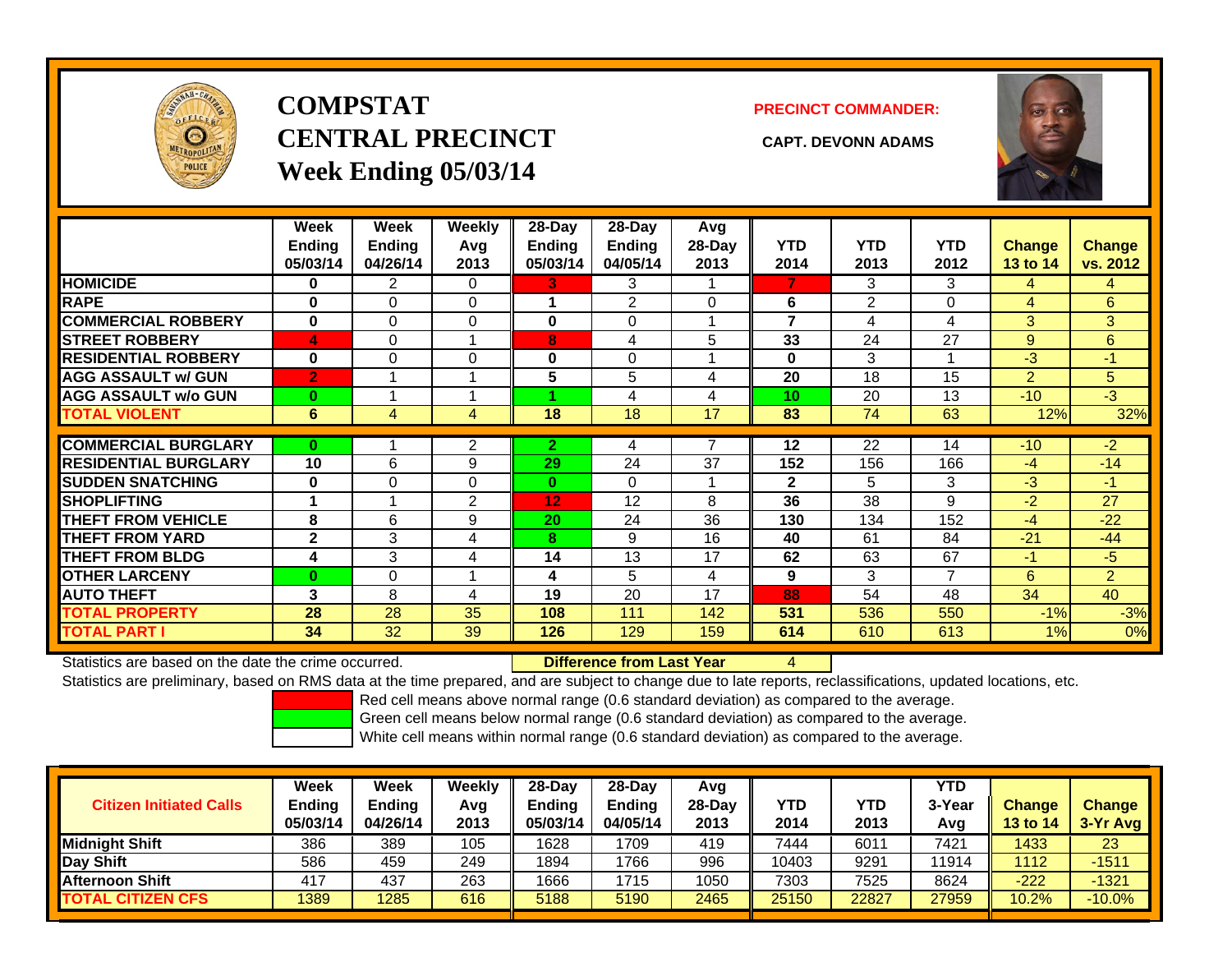

#### **COMPSTATSOUTHSIDE PRECINCT** CAPT. TERRY SHOOP **Week Ending 05/03/14**

#### **PRECINCT COMMANDER:**



|                             | Week<br><b>Ending</b><br>05/03/14 | Week<br><b>Ending</b><br>04/26/14 | Weekly<br>Avg<br>2013 | 28-Day<br><b>Ending</b><br>05/03/14 | 28-Day<br><b>Ending</b><br>04/05/14 | Avg<br>28-Day<br>2013 | <b>YTD</b><br>2014 | <b>YTD</b><br>2013 | <b>YTD</b><br>2012 | <b>Change</b><br>13 to 14 | <b>Change</b><br>vs. 2012 |
|-----------------------------|-----------------------------------|-----------------------------------|-----------------------|-------------------------------------|-------------------------------------|-----------------------|--------------------|--------------------|--------------------|---------------------------|---------------------------|
| <b>HOMICIDE</b>             | $\bf{0}$                          | $\mathbf{0}$                      | 0                     | $\bf{0}$                            | $\Omega$                            | $\Omega$              | 0                  | $\overline{2}$     | 0                  | $-2$                      | $\mathbf{0}$              |
| <b>RAPE</b>                 | $\bf{0}$                          | $\Omega$                          | $\Omega$              | $\bf{0}$                            | $\Omega$                            |                       | 1                  | $\overline{2}$     | $\overline{2}$     | -1                        | $-1$                      |
| <b>COMMERCIAL ROBBERY</b>   | $\bf{0}$                          | 0                                 | 0                     | $\bf{0}$                            | 0                                   | 2                     | 6                  | 6                  | 10                 | $\mathbf{0}$              | -4                        |
| <b>STREET ROBBERY</b>       |                                   | 2                                 |                       | 4                                   | 4                                   | 3                     | 17                 | 6                  | 15                 | 11                        | $\overline{2}$            |
| <b>RESIDENTIAL ROBBERY</b>  | $\bf{0}$                          | $\Omega$                          | 0                     | 0                                   |                                     |                       | 5                  | 2                  | 2                  | 3                         | 3                         |
| <b>AGG ASSAULT w/ GUN</b>   | $\bf{0}$                          | $\Omega$                          | 0                     | $\bf{0}$                            | 0                                   |                       | 3                  | $\overline{7}$     | 6                  | $-4$                      | $-3$                      |
| <b>AGG ASSAULT w/o GUN</b>  | $\bf{0}$                          |                                   | 0                     | 3                                   | 3                                   | $\overline{2}$        | 5                  | 16                 | 13                 | $-11$                     | $-8$                      |
| <b>TOTAL VIOLENT</b>        | 1                                 | 3 <sup>1</sup>                    | $\overline{2}$        | 7                                   | 8                                   | 10                    | 37                 | 41                 | 48                 | $-10%$                    | $-23%$                    |
|                             |                                   |                                   |                       |                                     |                                     |                       |                    |                    |                    |                           |                           |
| <b>COMMERCIAL BURGLARY</b>  | 3                                 |                                   |                       | 4                                   |                                     | 4                     | 15                 | 12                 | 31                 | 3                         | $-16$                     |
| <b>RESIDENTIAL BURGLARY</b> | 3                                 | 7                                 | 8                     | 24                                  | 23                                  | 31                    | 86                 | 132                | 131                | $-46$                     | $-45$                     |
| <b>SUDDEN SNATCHING</b>     | $\bf{0}$                          |                                   | $\Omega$              | 1                                   | $\overline{2}$                      |                       | 5                  | 5                  | 4                  | $\Omega$                  |                           |
| <b>SHOPLIFTING</b>          | 7                                 | 13                                | 15                    | 45                                  | 46                                  | 58                    | 238                | 210                | 258                | 28                        | $-20$                     |
| <b>THEFT FROM VEHICLE</b>   |                                   | 4                                 | 7                     | 17                                  | 25                                  | 28                    | 101                | 152                | 108                | $-51$                     | $-7$                      |
| <b>THEFT FROM YARD</b>      |                                   |                                   | 2                     | 6                                   | 8                                   | 8                     | 32                 | 33                 | 62                 | $-1$                      | $-30$                     |
| <b>THEFT FROM BLDG</b>      | 3                                 | 4                                 | 5                     | 16                                  | 18                                  | 19                    | 63                 | 78                 | 85                 | $-15$                     | $-22$                     |
| <b>OTHER LARCENY</b>        | 1                                 |                                   |                       | $\overline{2}$                      | $\overline{2}$                      | 4                     | 11                 | 17                 | 7                  | $-6$                      | 4                         |
| <b>AUTO THEFT</b>           | $\mathbf{2}$                      | 3                                 | $\overline{2}$        | 9                                   | 9                                   | 9                     | 32                 | 43                 | 51                 | $-11$                     | $-19$                     |
| <b>TOTAL PROPERTY</b>       | 21                                | 35                                | 40                    | 124                                 | 134                                 | 163                   | 583                | 682                | 737                | $-15%$                    | $-21%$                    |
| <b>TOTAL PART I</b>         | 22                                | 38                                | 43                    | 131                                 | 142                                 | 173                   | 620                | 723                | 785                | $-14%$                    | $-21%$                    |

Statistics are based on the date the crime occurred. **Difference from Last Year** 

r -103

Statistics are preliminary, based on RMS data at the time prepared, and are subject to change due to late reports, reclassifications, updated locations, etc.

Red cell means above normal range (0.6 standard deviation) as compared to the average.

Green cell means below normal range (0.6 standard deviation) as compared to the average.

| <b>Citizen Initiated Calls</b> | Week<br><b>Ending</b><br>05/03/14 | Week<br><b>Ending</b><br>04/26/14 | Weekly<br>Avg<br>2013 | $28-Dav$<br><b>Ending</b><br>05/03/14 | $28$ -Day<br><b>Ending</b><br>04/05/14 | Avg<br>28-Day<br>2013 | YTD<br>2014 | YTD<br>2013 | <b>YTD</b><br>3-Year<br>Avg | <b>Change</b><br>13 to 14 | <b>Change</b><br>3-Yr Avg |
|--------------------------------|-----------------------------------|-----------------------------------|-----------------------|---------------------------------------|----------------------------------------|-----------------------|-------------|-------------|-----------------------------|---------------------------|---------------------------|
| <b>Midnight Shift</b>          | 631                               | 497                               | 86                    | 2268                                  | 1761                                   | 343                   | 9675        | 10350       | 9193                        | $-675$                    | 482                       |
| Day Shift                      | 735                               | 787                               | 238                   | 2973                                  | 2820                                   | 950                   | 13386       | 12070       | 11914                       | 1316                      | 1472                      |
| Afternoon Shift                | 636                               | 592                               | 244                   | 2459                                  | 2357                                   | 976                   | 10497       | 12359       | 10687                       | $-1862$                   | $-190$                    |
| <b>TOTAL CITIZEN CFS</b>       | 2002                              | 1876                              | 567                   | 7700                                  | 6938                                   | 2269                  | 33558       | 34779       | 31793                       | $-3.5%$                   | 5.6%                      |